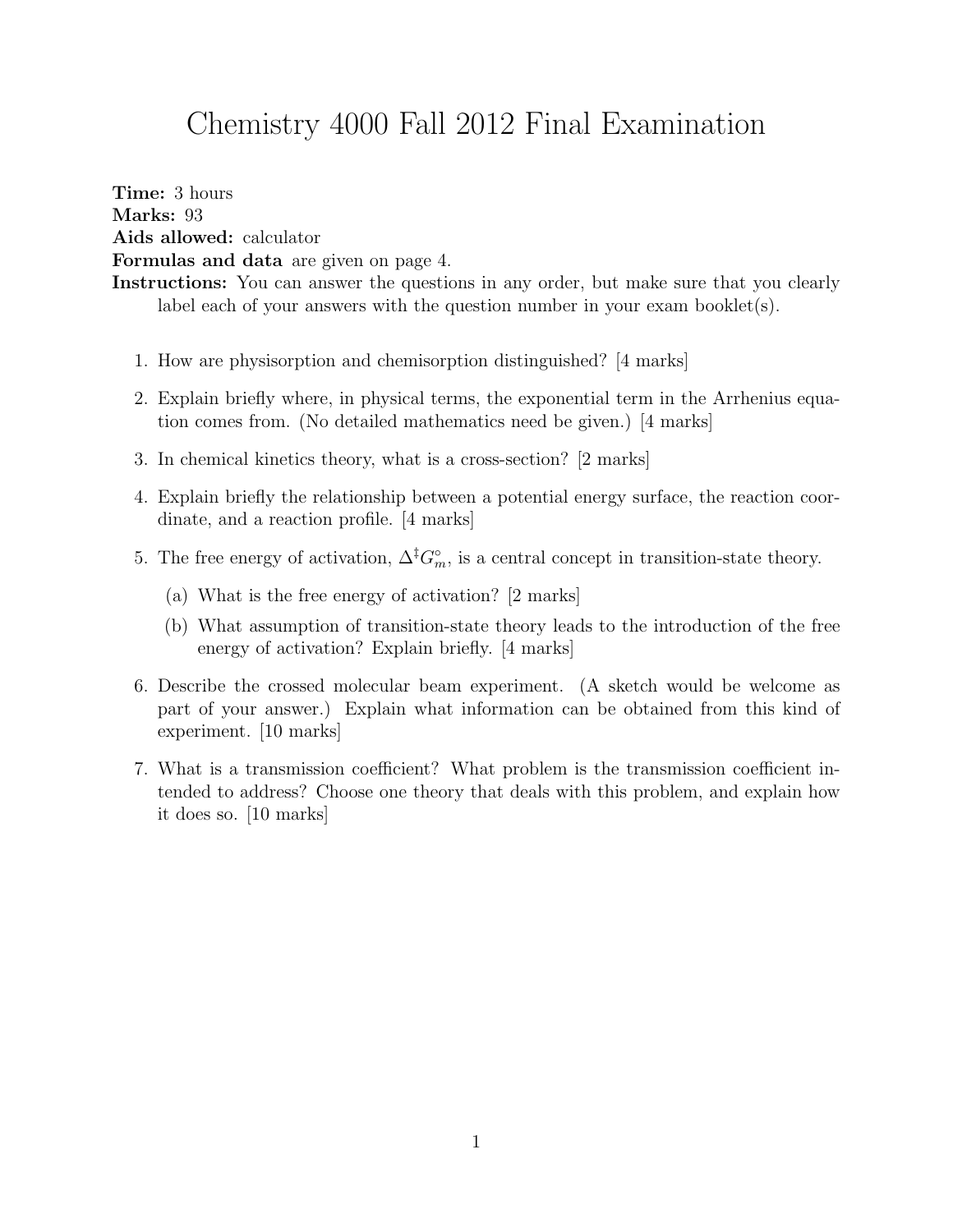8. We can use the theory of stochastic kinetics to describe reactions at the single-molecule level. Suppose that we have a molecule with two states. An example is 5,10,15,20 tetraphenylporphyrin, which can exist in one of two protonation states:



Because of the symmetry, the forward and reverse rate constants must be identical. Let this common rate constant be  $k$ .

- (a) Let  $P_I$  be the probability of being in the first of the two protonation states, and  $P_{II}$  be the probability of being in the second. Write down the master equation for the two states of a single molecule of this substance. [3 marks]
- (b) What is the stationary probability distribution? [2 marks] Note: It may not be necessary to do a calculation.
- (c) Sketch  $P_I(t)$  assuming  $P_I(0) = 1$ . Label your graph as thoroughly as possible. [3 marks]
- (d) Assume that we are able to "see" which isomer is present at any given time. What data would you have to collect to verify the curve you sketched in part (c)? [4 marks]
- 9. (a) Sketch the reaction profile for the recombination of radicals. What is the activation energy? [4 marks]
	- (b) In the reverse reaction (dissociation into radicals), what is the activation energy? You can either give your answer in words or show it on your reaction profile. [1 mark]
	- (c) The products in a radical recombination reaction hold excess energy which they need to shed. Briefly explain why, with reference to your potential energy diagram. [4 marks]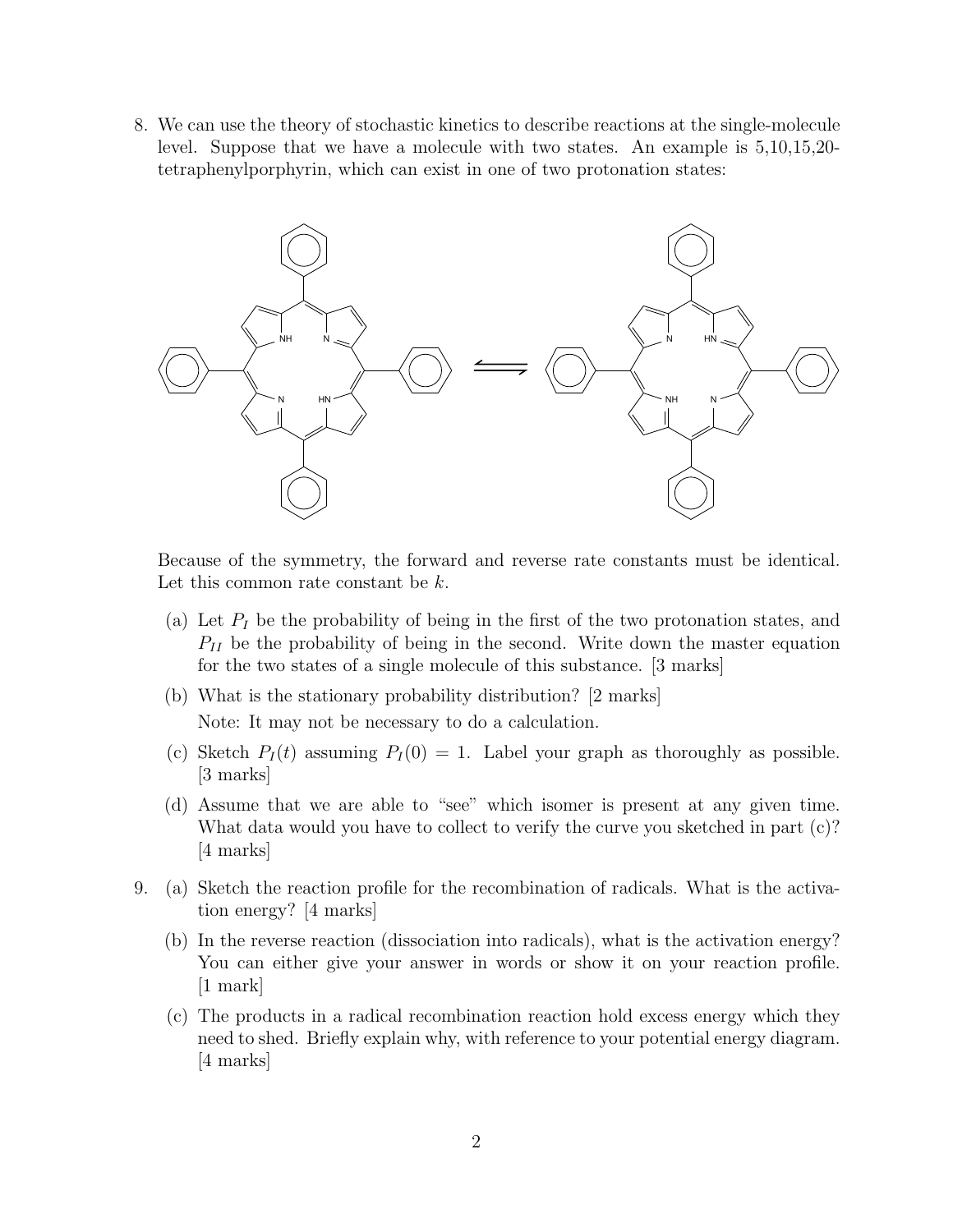(d) How many normal modes of vibration would ethane have? [1 mark]



- (e) Radical recombination of methyl radicals  $(CH_3)$  into ethane has been thoroughly studied. Once the two radicals have recombined, we have an excited species with energy in excess of the activation energy to which RRK theory should apply. Intramolecular vibrational relaxation will rapidly move energy around the molecule. Eventually, this energy should find its way into the bond that has been formed and the molecule redissociates. Which of the rate constants from RRK theory governs the rate of redissociation? [1 mark]
- (f) For an RRK treatment of the redissociation of ethane following recombination of methyl radicals, what would be a sensible value of s? [1 mark]
- (g) The carbon-carbon bond dissociation energy in ethane is 377 kJ mol<sup>−</sup><sup>1</sup> , and the carbon-carbon bond stretching frequency is  $2.98 \times 10^{13}$  Hz. For a molecule exceeding the dissociation energy by  $20 \text{ kJ} \text{ mol}^{-1}$ , estimate the rate constant for redissociation, and then the half-life of the newly formed ethane molecule. [5 marks]
- (h) Deexcitation will often occur via collision. Suppose that the recombination is studied in a helium bath gas. Calculate the collisional rate constant for helium and ethane at 300 K. The van der Waals radii of helium and ethane are, respectively, 1.4 and 4.0 Å, and their molar masses are, again respectively,  $4.002602$  and 30.068 g mol<sup>−</sup><sup>1</sup> . [8 marks]
- (i) At what concentration of the bath gas would the rates of deexcitation and redissociation be equal? Give your answer in mol  $L^{-1}$ . What does your answer tell you about this system? [5 marks]
- (j) This reaction can be studied in solution using pulse radiolysis, a technique in which an intense flash of radiation causes the molecules to dissociate. The reassociation of the radicals can then be followed spectroscopically. What is the major difference between this reaction in the gas phase and in solution? [2 marks]
- (k) Assuming that the radius of a methyl radical is  $2.0 \text{ Å}$  (half that of ethane), estimate the diffusion-limited rate constant for the recombination of methyl radicals in water at 300 K. The viscosity of water at this temperature is  $8.47 \times 10^{-4}$  Pas. The experimental value of the rate constant is  $(1.24 \pm 0.20) \times 10^9$  L mol<sup>-1</sup>s<sup>-1</sup>. Would you say that this reaction is diffusion-limited? [9 marks]